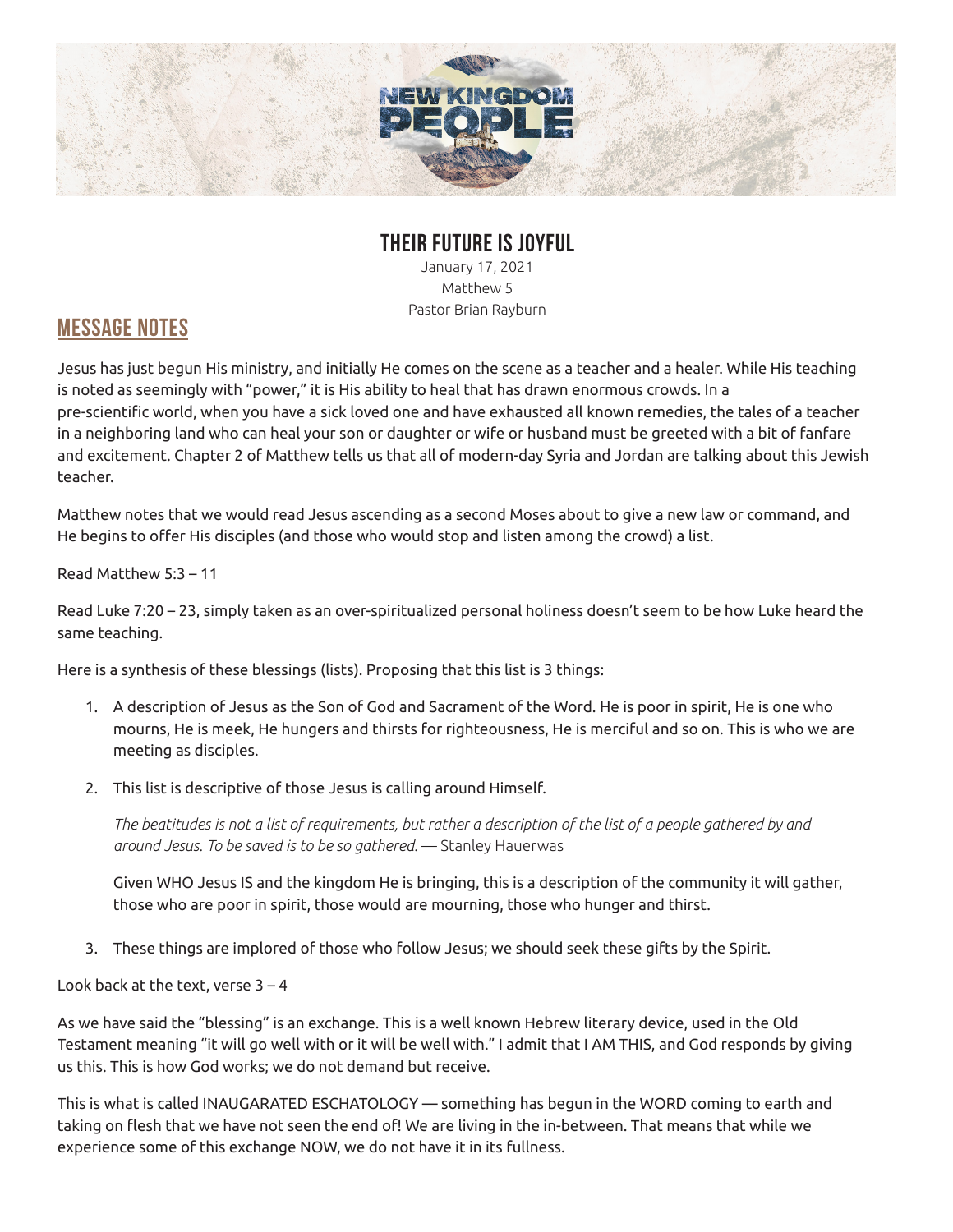

Verse 3 — is FUTURE oriented — the Kingdom, that I am inaugurating, is not here.

Verse 4 — they "will be" a future passive-meaning a verb indicating "in the future this will take place."

It will go well with those who mourn; now and especially in the future they will be comforted.

I cautioned earlier that this certainly can and should be a contrition for our sins. A gut level regret and repentance for leaving a covenant faithfulness to God and chose idolatry of some kind. Idolatry of comfort, of self, of hate or revenge. We mourn that these are the distorted versions of God's creation that we have become and in doing so declare that we are in need of redemption, in need of forgiveness.

*Mourn refers to the repentant and those who grieve for their and others' sin, but certainly, the term must apply to*  those who are broken, who suffer, have sustained some kind of personal grief. — Stanly Hauweras, theologian/pastor

The Greek word for "comforted" is to be addressed or spoken to.

A few things this verse does and doesn't say:

The promise is to be comforted, eventually. It is rooted in outcomes and perspective. We can experience comfort NOW, but comfort and grief come in waves, and until the Kingdom arrives we must seek comfort anew each day. Inspiration draws us to God; habit keeps us there. The pain will come in waves and the comfort will too. This means there will be ebb and flow and when you are not inspired to stay close, habit will usher you near.

It doesn't say your mourning is wrong or sinful. Or as a therapist friend of mine is fond of saying, "you have to feel it to heal it." Loss, death, and grief will be our experience this side of recreation. Jesus promises to address it, not neglect it.

To the only two people who are listening to me today; those that are mourning and those who are not.

If you are experiencing a season of mourning. You have lost something, someone let me propose a way forward:

- The Jesus we have experienced so far on this earth was that of a victim. He will come again as a conquering King, but when He took on flesh and died at the hands of angry men and women, restraining power to protect Himself, He did so that we would know He identifies with us in our pain. God's primary work in taking on flesh was to identify with our humanity and frailty. God's home is with victims. But His story is that hard things can become good things. He was a suffering servant.
- Second, silence can be a place-holder for an experience with God. While the Western church prefers to articulate with words what God is like, the Eastern Christian Church has an entire category of theology called "apophasis" speaking silence or mystery to God. God can and will address your mourning in a wordless way. Jesus became a victim while here on earth His first time to remind us we don't travel alone and it will end better.

Finally, those who are not experiencing mourning right now:

• Grief must be witnessed to be healed. Do the hard work of bearing witness to someone's grief by walking with them and not preaching or judging them. Offering truisms, that which is true but unhelpful, can be the nervous twitch of the on-looking believer. Remember the exchange is God's to bring, God's to heal. YOU are to be the one who waits WITH the mourning and grieving and intercedes on behalf of them.